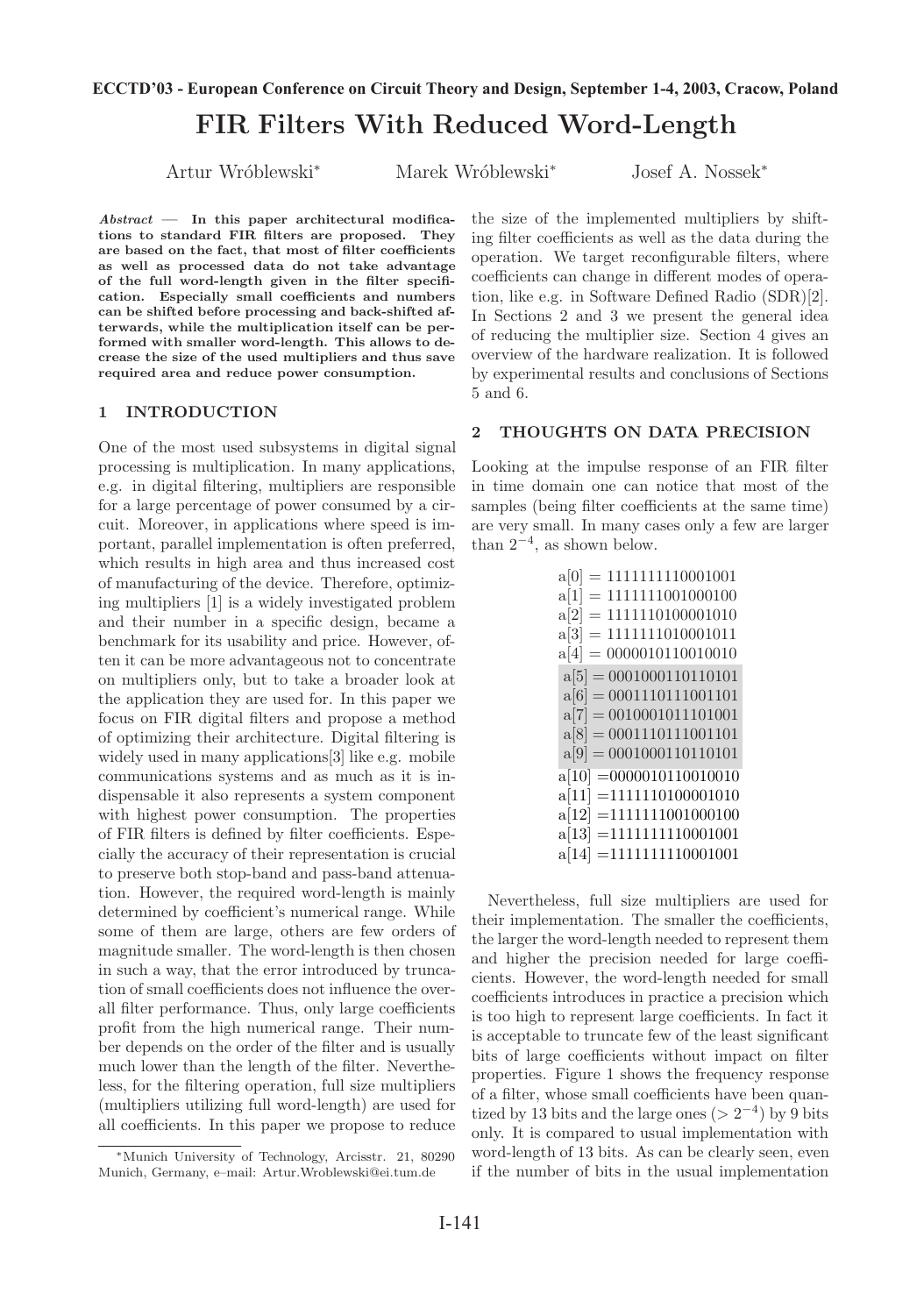

Figure 1: Frequency response, stop-band ripple and passband ripple of a 17 taps low-pass FIR with small coefficients quantized by 13 bits and large coefficients quantized by 9 bits (Truncated) compared to a standard implementation with 13 bits (Full).

has been chosen to be as small as possible (some distortions can be observed in the stop-band: the ripples are not all of the same magnitude), there's virtually no impact on stop-band and passband attenuation in the modified structure with truncated coefficients. Phase response is of course linear in both cases due to filter symmetry.

# 3 REDUCED MULTIPLIER

Even if in usual approach small coefficients are represented by full number of bits, the effective wordlength is much smaller due to large amount of zeros (or ones) for most significant bits which is shown shaded below on the left.

| 1 11111111 0001001 | 1111 0001001<br>1            | 0000  |
|--------------------|------------------------------|-------|
| 1 111111 001000100 | 11 001000100<br>1            | 0000  |
| 1 11111 0100001010 | 1 0100001010<br>1            | 0000  |
| 1 111111 010001011 | 11 010001011<br>$\mathbf{1}$ | 0000  |
| 0 0000 10110010010 | 010110010010                 | 0000  |
| 0 00 1000110110101 | 010001101101                 | 01 00 |
| 0 00 1110111001101 | 011101110011                 | 01 00 |
| 0 0 10001011101001 | 010001011101                 | 0010  |
| 0 00 1110111001101 | 011101110011                 | 01 00 |
| 0 00 1000110110101 | 010001101101                 | 01 00 |
| 0 0000 10110010010 | 1 11 010001011               | 0000  |
| 1 11111 0100001010 | 1 0100001010<br>1            | 0000  |
| 1 111111 001000100 | 11 001000100<br>1            | 0000  |
| 1 11111111 0001001 | 1111 0001001<br>1            | 0000  |
|                    |                              |       |

It is sufficient to perform multiplications with the not shaded part of the mantissa and thus with reduced word-length. As stated in Section 2 the reduced word-length has to be sufficient to represent large coefficients with required accuracy. Therefore the size of the multipliers used can be reduced only by as many bits as there's no degradation in the performance of the filter due to smaller numerical range. The same considerations apply to incoming data. Thus, both the data and the coefficients can be shifted by the number of bits to be disregarded, as shown above on the right, and then truncated. No additional quantization is introduced for small coefficients since they are always represented with the same accuracy as in the conventional implementation.

Once the numbers have been shifted and multiplied with reduced word-length, the result needs to be back-shifted to obtain the correct result. Figure 2 depicts this idea.



Figure 2: Multiplier with reduced data precision. Data and coefficients are shifted before and backshifted after multiplication to reduce size of the multiplier. Back-shift information is stored in the shift-register.

Incoming data and coefficients are first fed into adaptive shift operators (ASO), shifted and truncated. The information on the number of shifts performed is then stored in the shift register. It will be needed to correctly perform back-shift operation. The modified numbers are then multiplied and back-shifted. The word-length of the result is the same as for a standard full-size multiplier (sum of data and coefficient word-lengths). Some additional control logic is needed, which for simplicity hasn't been shown in the figure.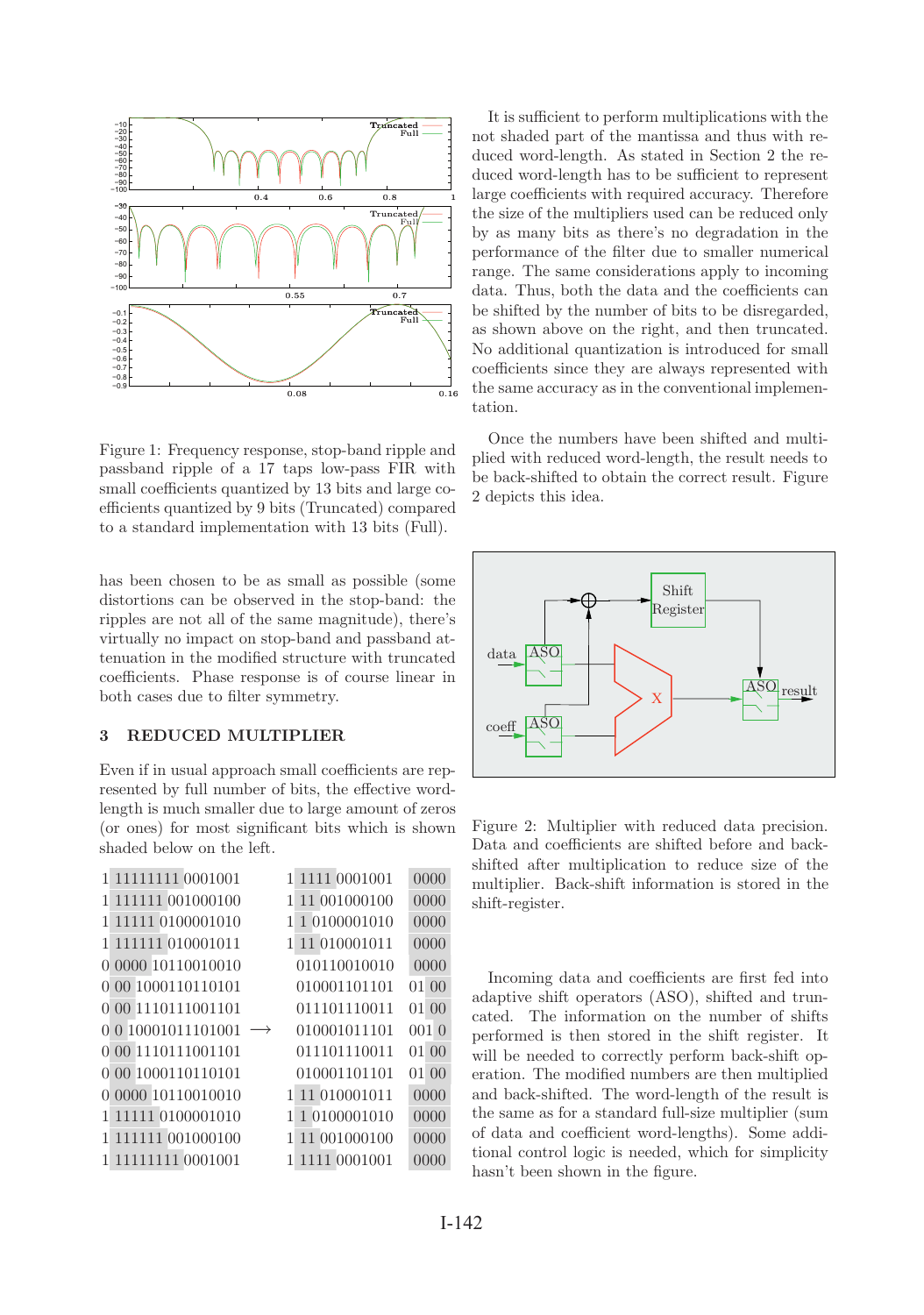## 4 FILTER IMPLEMENTATION

# 4.1 "Shifted" structure

Of course in transversal structures like FIR filters, there's no need to shift incoming data before every single multiplication. It is sufficient to perform this operation only once at the very input of the filter. In that case also the word length of the registers (and therefore their size) is reduced. The back-shift operation however has to be performed after every multiplication, before the results will be summed up, to guarantee correct results. This leads to the structure of Figure 3.



Figure 3: FIR filter with reduced word-length multipliers and registers as well as adaptive shift operators.

There are two shifters at the input of the circuit - one for data and another one for coefficients. Shifted data is first stored in an additional register, which makes up for a glitch barrier. All registers in the circuit have reduced word-length. Information on performed shifts is stored in the bank of shift registers (SR). There's one shift register for every state. Even if the coefficients do not change for a given mode of operation, the values of the shift register have to be updated with every incoming data word. These values control the back-shifters placed after every single multiplier. The resulting data is then summed up as in a usual FIR filter.

# 4.2 "Blocks" structure

In the above described filter implementation (below referred to as "Shifted") all multipliers became smaller, but their size depends on the acceptable error for large coefficients. Most of the coefficients however are still represented with much higher precision than necessary. To avoid this we introduce two sets of multipliers of different size. First of them is dedicated to large coefficients and comprises multipliers of reduced size as described above. In the second one a further reduction in coefficient word-length can be applied and thus the size of the multipliers further reduced. As will be shown in Section 5, their word-length could be decreased by another 2-5 bits, which results in even more area and power savings. Unfortunately, data word-length cannot be reduced anymore in order to achieve accurate results. In dedicated hardware the number of small and large multipliers is fixed and cannot be changed. To enable the filter to adapt to different modes of operation, some logic overhead is required. The task of this logic block is to correctly assign large and small coefficients and the data (states) stored in registers to appropriate multipliers. This structure will be here referred to as "blocks" and is shown in Figure 4.



Figure 4: FIR filter with two blocks of multiplierarrays.

Of course there must be a sufficient number of large multipliers available to guarantee results that are accurate enough to preserve filter properties. In our experiments for most filters no more than 11 of them were required. In high order filters this number can be traded off for the size of small multipliers. The higher the number of large multipliers, the more reduction in word-length of small multipliers and more savings in area and power consumption.

# 5 EXPERIMENTAL RESULTS

To test the proposed structure its HDL description has been written and compared to a similar description of the conventional filter. Filter coefficients have been obtained from commercially available tools. In the first step the minimum word length for standard filter has been determined in such a way, that there was no degradation in the frequency impulse response (as explained in Sec-